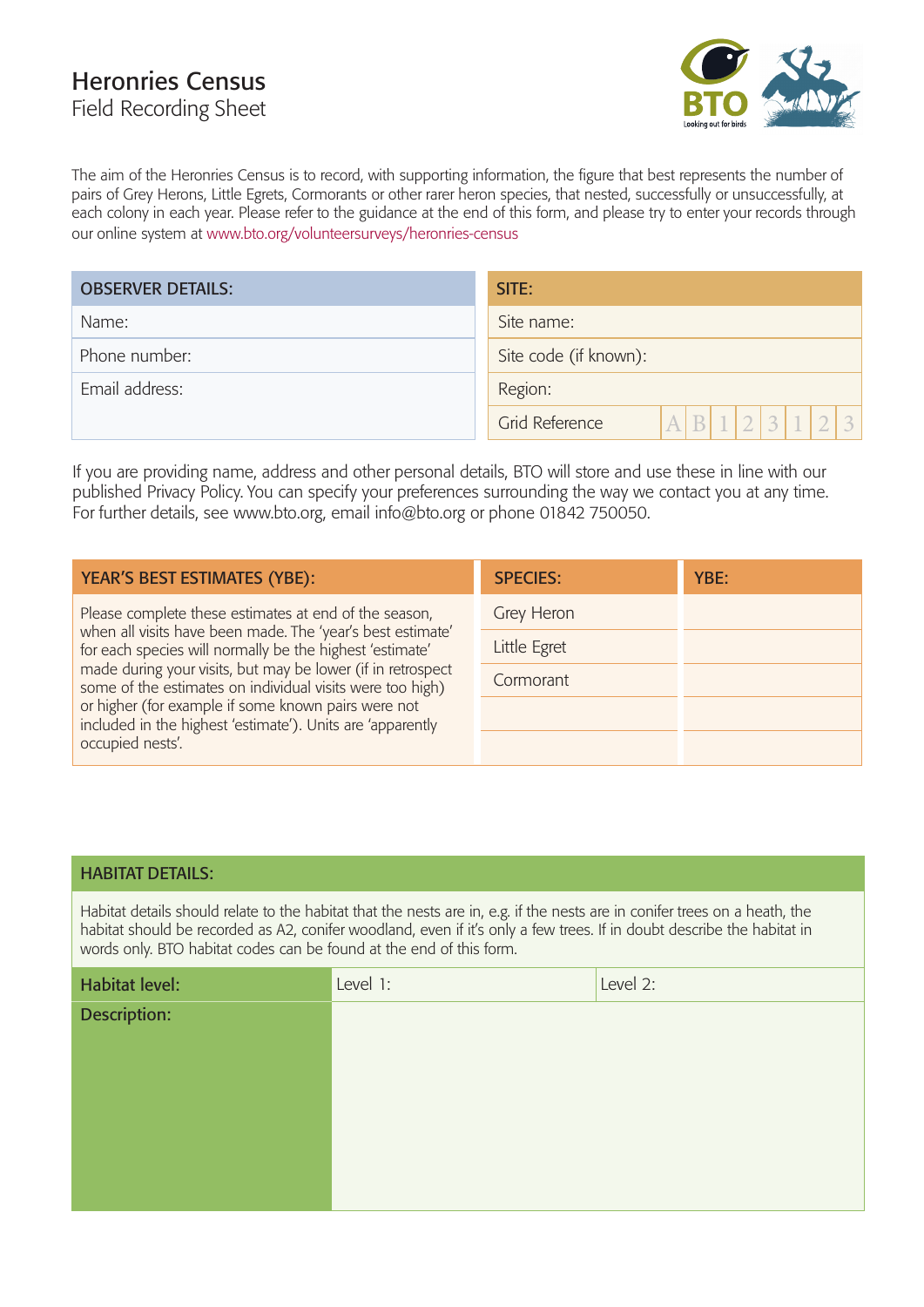| VISIT 1:            |             |                                         |                 |
|---------------------|-------------|-----------------------------------------|-----------------|
| Date:               |             | Start time:                             | Duration:       |
| <b>Species</b>      | <b>AONs</b> | No. of Apparently Occupied Nests (AONs) |                 |
|                     | present?    | Count                                   | <b>Estimate</b> |
| Grey Heron          |             |                                         |                 |
| Little Egret        |             |                                         |                 |
| Cormorant           |             |                                         |                 |
|                     |             |                                         |                 |
|                     |             |                                         |                 |
| <b>VISIT NOTES:</b> |             |                                         |                 |
|                     |             |                                         |                 |
|                     |             |                                         |                 |
|                     |             |                                         |                 |
|                     |             |                                         |                 |
|                     |             |                                         |                 |
|                     |             |                                         |                 |
|                     |             |                                         |                 |
|                     |             |                                         |                 |

## VISIT 2:

| Date:               |                         | Start time:                             |  | Duration: |
|---------------------|-------------------------|-----------------------------------------|--|-----------|
| <b>Species</b>      | <b>AONs</b><br>present? | No. of Apparently Occupied Nests (AONs) |  |           |
|                     |                         | Count                                   |  | Estimate  |
| Grey Heron          |                         |                                         |  |           |
| Little Egret        |                         |                                         |  |           |
| Cormorant           |                         |                                         |  |           |
|                     |                         |                                         |  |           |
|                     |                         |                                         |  |           |
| <b>VISIT NOTES:</b> |                         |                                         |  |           |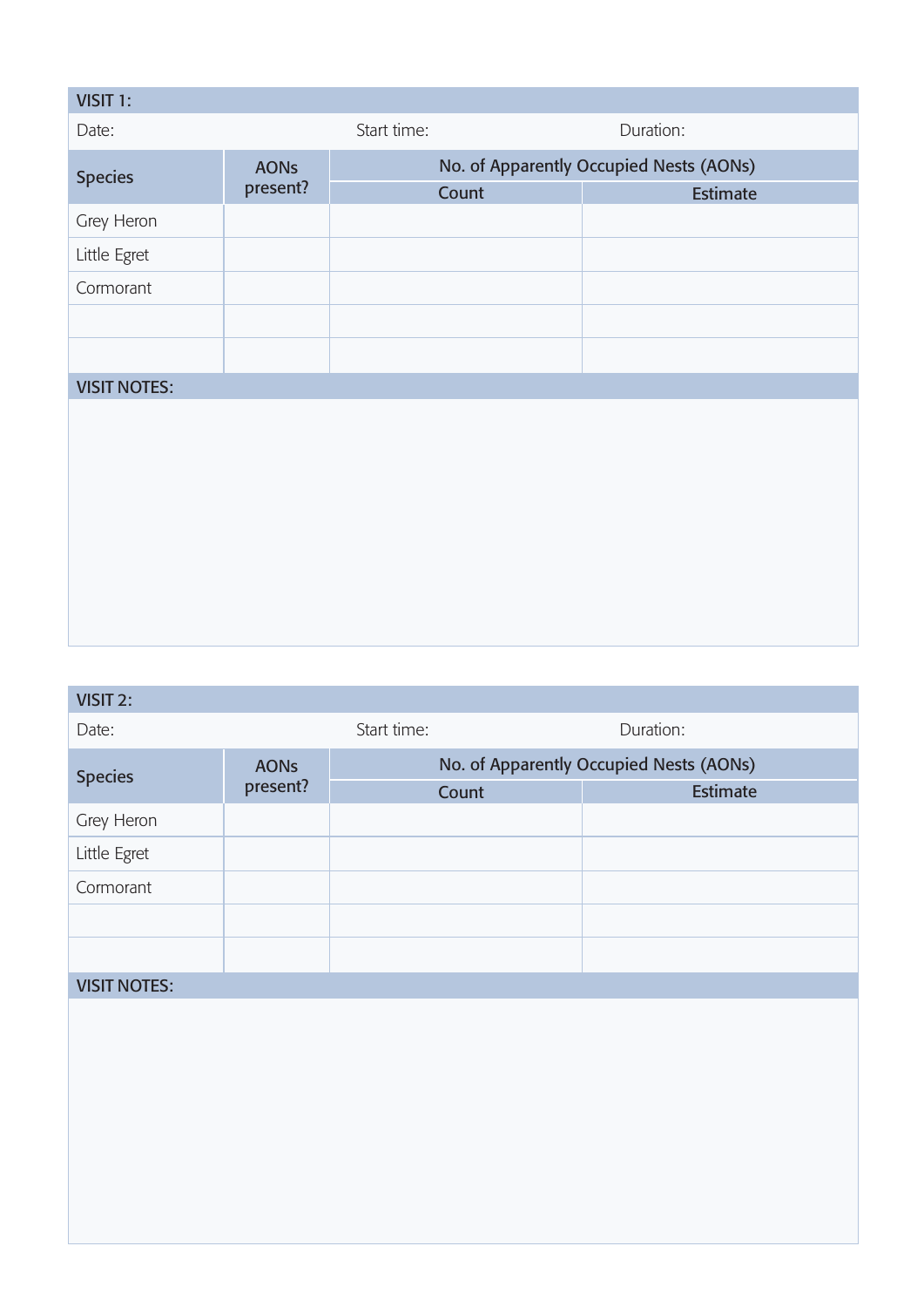| VISIT 3:            |             |             |                                         |
|---------------------|-------------|-------------|-----------------------------------------|
| Date:               |             | Start time: | Duration:                               |
| <b>Species</b>      | <b>AONs</b> |             | No. of Apparently Occupied Nests (AONs) |
|                     | present?    | Count       | Estimate                                |
| Grey Heron          |             |             |                                         |
| Little Egret        |             |             |                                         |
| Cormorant           |             |             |                                         |
|                     |             |             |                                         |
|                     |             |             |                                         |
| <b>VISIT NOTES:</b> |             |             |                                         |
|                     |             |             |                                         |
|                     |             |             |                                         |
|                     |             |             |                                         |
|                     |             |             |                                         |
|                     |             |             |                                         |
|                     |             |             |                                         |
|                     |             |             |                                         |
|                     |             |             |                                         |

| VISIT 4: |             |
|----------|-------------|
| Date:    | Start time: |

| <b>Species</b>      | <b>AONs</b><br>present? | No. of Apparently Occupied Nests (AONs) |                 |
|---------------------|-------------------------|-----------------------------------------|-----------------|
|                     |                         | Count                                   | <b>Estimate</b> |
| Grey Heron          |                         |                                         |                 |
| Little Egret        |                         |                                         |                 |
| Cormorant           |                         |                                         |                 |
|                     |                         |                                         |                 |
|                     |                         |                                         |                 |
| <b>VISIT NOTES:</b> |                         |                                         |                 |

Start time: Duration: